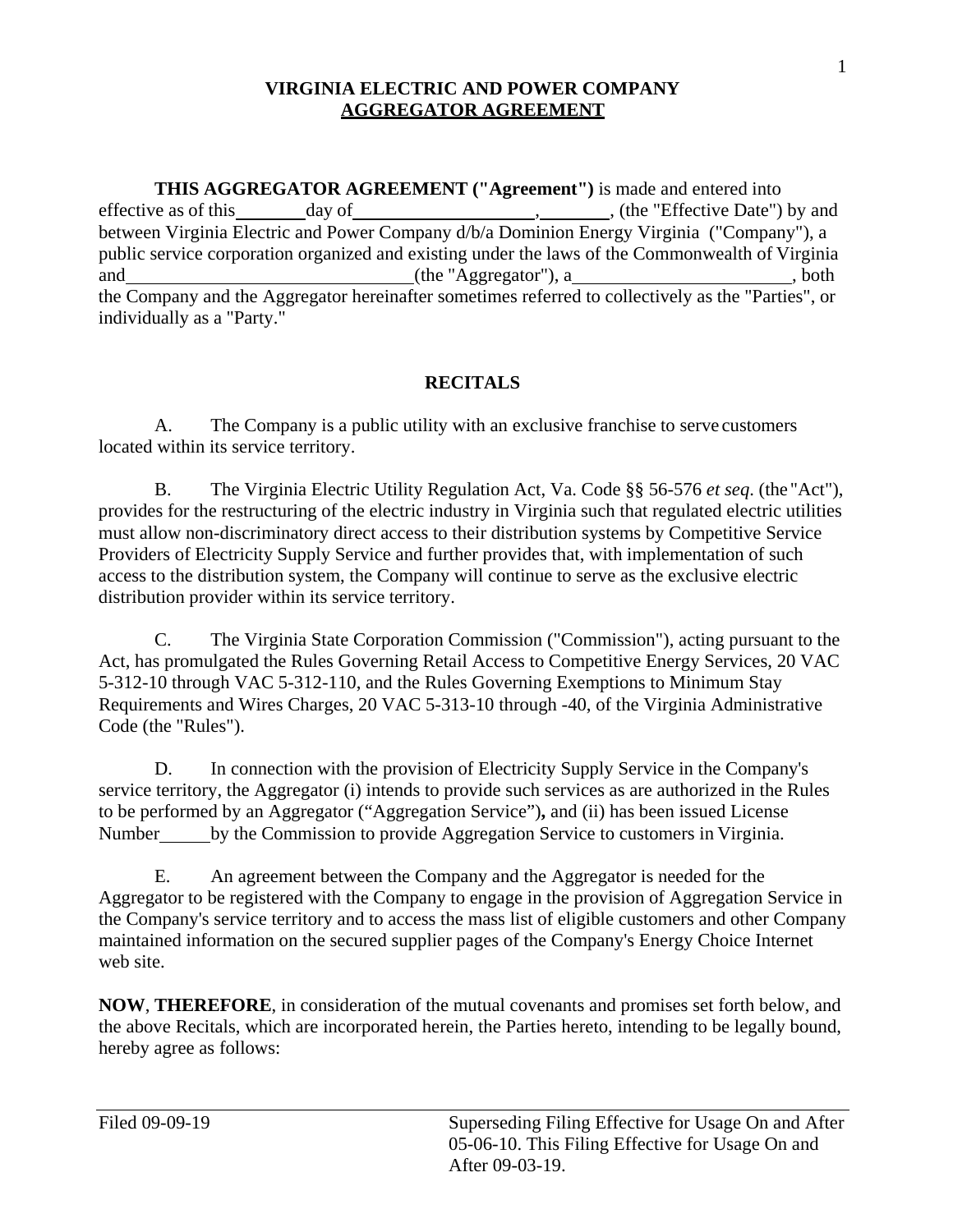#### **1.0 Definitions**

Terms introduced and subsequently capitalized will have the meanings as indicated herein. Other terms capitalized and used in this Agreement will have the meanings as set forth in the Company's Competitive Service Provider Coordination Tariff on file with the Commission (the "CSP Tariff"), as the same may be revised from time to time. Unless the context clearly intends to the contrary, words singular or plural in number shall be deemed to include the other and pronouns having a masculine or feminine gender shall be deemed to include the other.

#### **2.0 General Terms and Conditions**

- **2.1** The Aggregator hereby agrees to: (i) satisfy all requirements of the Act, the Rules, and applicable provisions of the CSP Tariff; (ii) obtain and maintain a license from the Commission and any licenses, permits or other authorizations from any other federal, state or local agencies required for participation as an Aggregator in the Virginia retail electric supply market; and (iii) execute all applications and agreements required for the Aggregator's provision of Aggregation Service in the Company's service territory. This Agreement is the valid and binding obligation of the Aggregator, enforceable in accordance with the terms contained in the Company's tariffs, as revised from time to time.
- in Section 2.1 above ("Effective Date"). **2.2** This Agreement shall become effective upon the satisfaction of the conditions contained
- with the Aggregator satisfying the registration renewal requirements pursuant to Section **2.3** By March 31 of each year this Agreement will terminate unless renewed in conjunction 21.4 of the CSP Tariff. However, any Aggregator Application completed and effective between January 1 and March 31 of a particular year would not require renewal within the same calendar year. In the event the Aggregator does not satisfy the requirements for registration renewal pursuant to the CSP Tariff, then such Aggregator will cease to be on active status and will no longer be eligible for Coordination Services from the Company, and a new Aggregator Application will be required to reinstate the Aggregator's registration with the Company, and the Parties shall execute a new Agreement.
- **2.4** This Agreement shall or may be terminated in the event the Aggregator ceases to Customers in the Company's service territory. participate in or otherwise withdraws from the provision of Aggregation Service to Retail

### **3.0 Confidentiality of Information**

**3.1** The Aggregator shall adequately safeguard all Customer information and shall not disclose such information unless the Customer authorizes disclosure in accordancewith 20 VAC 5-312-60 A.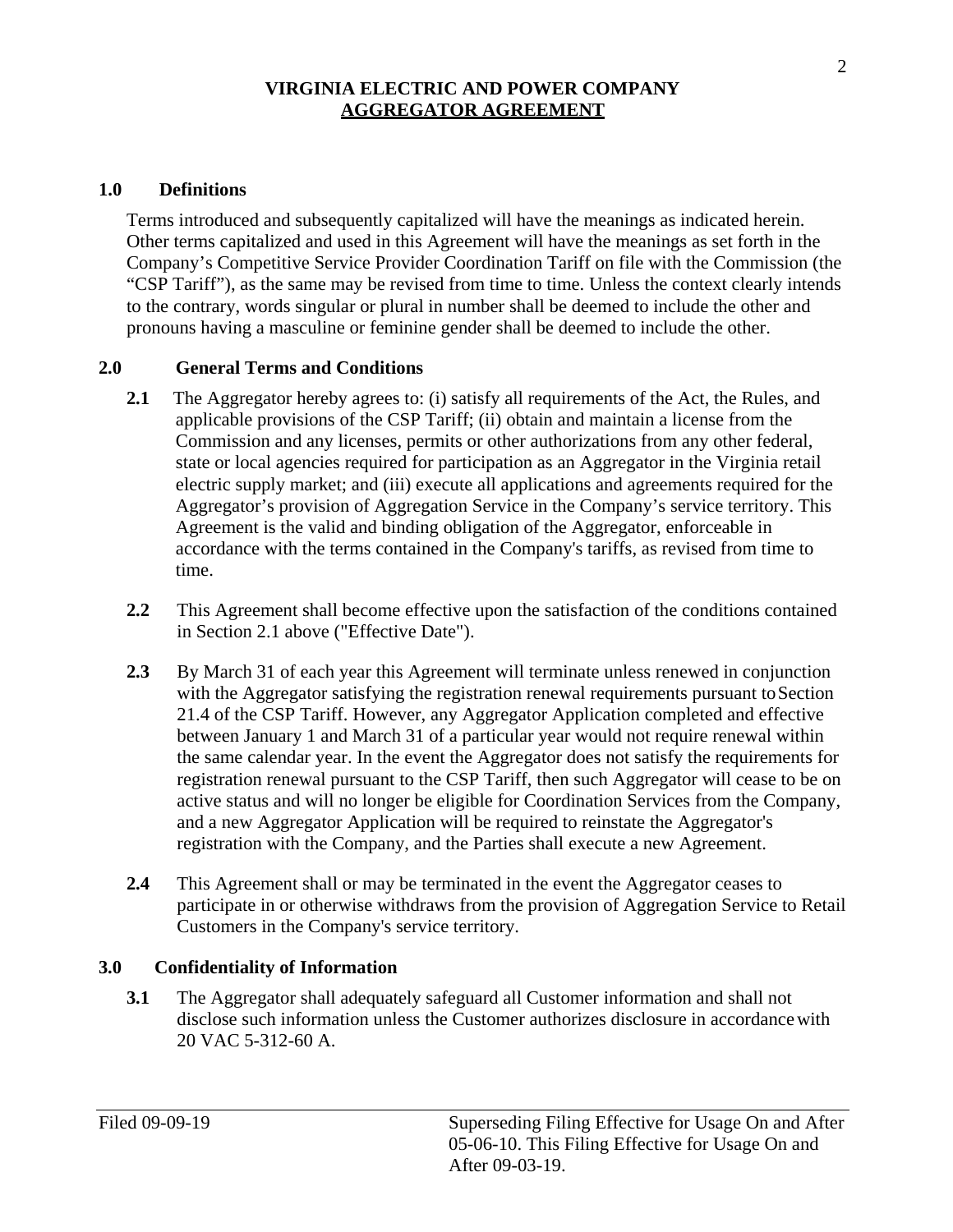the Company or the Aggregator to the other Party pursuant to this Agreement, and than the Aggregator's provision of Aggregation Service to Customers. **3.2** All proprietary, confidential, or commercially sensitive information made available by designated in advance as such, including, without limitation, pricing or costinformation, individual customer load profile data and information regarding computer systems or communications systems, shall not be disclosed to third parties without written consent from the originating Party and shall not be used by the Aggregator for any purpose other

### **4.0 Force Majeure**

The obligations of the Parties under this Agreement are subject to the provisions of the Force Majeure of the CSP Tariff.

### **5.0 Assignment**

 and if any necessary regulatory approvals or registrations required under this Agreement are This Agreement may be assigned by either Party with the prior written consent of the other Party, if such assignee agrees, in writing, to be bound by all of the terms and conditions hereof, obtained. The consent required hereunder shall not be unreasonably withheld.

## **6.0 Governing Law**

To the extent not subject to the exclusive jurisdiction of the FERC, the formation, validity, interpretation, execution, amendment and termination of this Agreement shall be governed by the laws of the Commonwealth of Virginia.

## **7.0 General Miscellaneous Provisions**

- reasonable attorneys' fees, relating to performance under this Agreement, except to the extent that a court of competent jurisdiction determines that the losses, expenses or damage were caused wholly or in part by any grossly negligent or willful act oromission of the Party claiming indemnification under this provision. **7.1** Each Party shall defend, indemnify and hold harmless the other Party from and against any and all claims and/or liabilities for losses, expenses, damage to property, injury to or death of any person, including the other Party's employees or any third parties, including
- **7.2** Cancellation, expiration or early termination of this Agreement shall not relieve the Parties of obligations that by their nature survive such cancellation, expiration or termination, including, without limitation, payment of any amounts due,warranties, remedies, promises of indemnity and confidentiality.
- **7.3** Unless otherwise stated herein, all notices, demands or requests required or permitted transmitted by any of the other aforementioned delivery methods) addressed as follows: under this Agreement shall be in writing and shall be personally delivered or sent by overnight express mail, courier service or facsimile transmission (with the original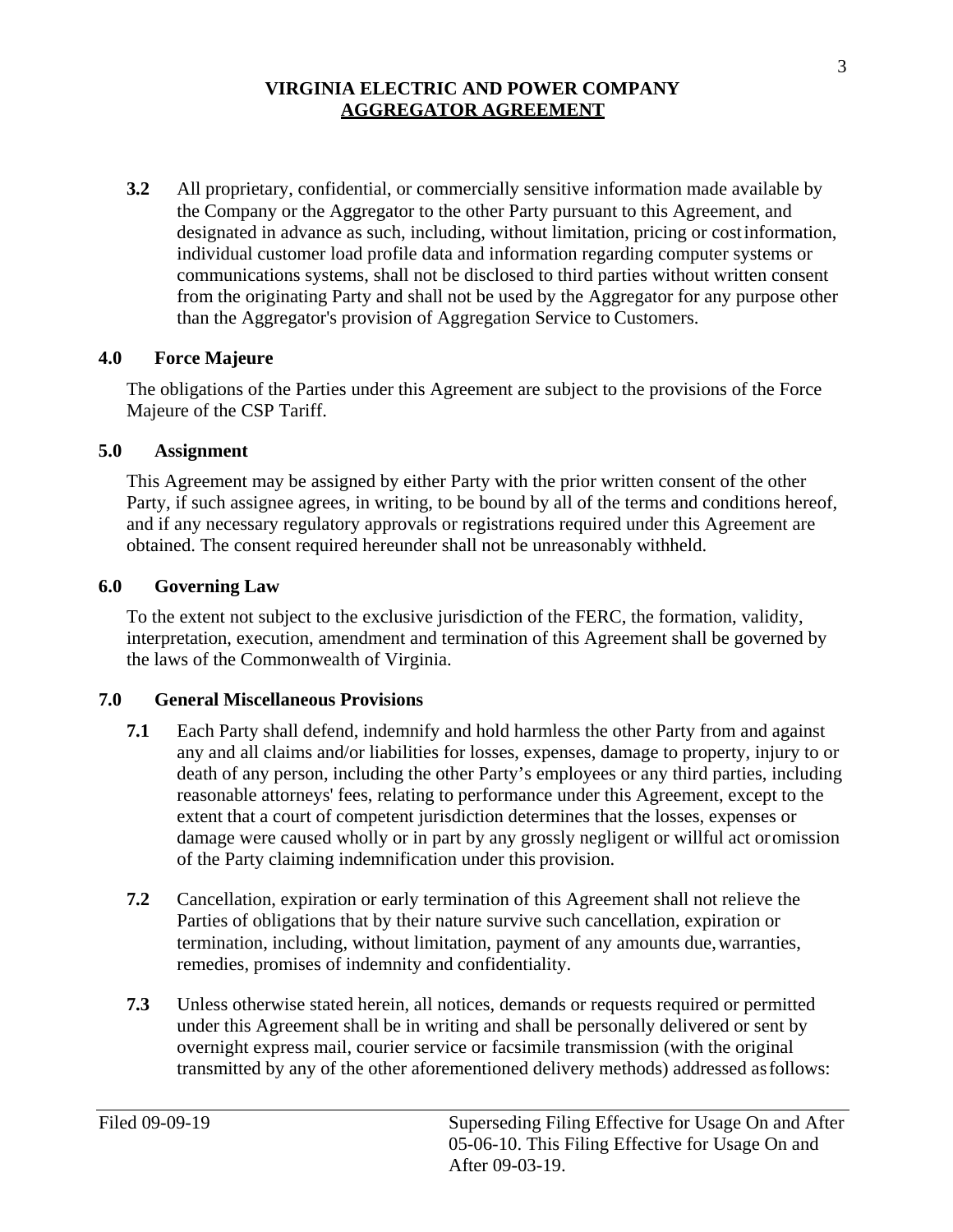| If to the Aggregator to: |                                                                                                                         |
|--------------------------|-------------------------------------------------------------------------------------------------------------------------|
|                          | If to the Company to: $Director - Regulation$<br>Dominion Energy Virginia<br>P. O. Box 26666<br>Richmond, VA 23261-6666 |
| Copy to:                 | <b>Electric Supplier Relations</b><br>Dominion Energy Virginia<br>P. O. Box 26666<br>Richmond, VA 23261-6666            |

or to such other person at such other address as a Party shall designate by like notice to the other Party. Notices received after the close of a Business Day shall be deemed received on the next Business Day.

### **8.0 Severability**

Should any provision of this Agreement be held invalid or unenforceable, such provision shall be invalid or unenforceable only to the extent of such invalidity or unenforceability without invalidating or rendering unenforceable any other provision hereof, unless it materially changes the Agreement of the Parties.

#### **9.0 Taxes**

 All present or future federal, state, municipal or other taxes imposed on the Aggregator by any Aggregator shall pay all such taxes to the applicable taxing authority to the extent required or taxing authority by reason of this Agreement shall be the liability of the Aggregator. The permitted by law. If any transaction is exempt from the payment of any such taxes, the Aggregator will, if requested, provide the Company with valid tax exemption certificates. If the Company is required to remit any such taxes directly to any applicable taxing authority, other than taxes previously collected by the Company directly from the Aggregator's Customers, the Aggregator indemnifies the Company against, and will pay the Company for, all such tax amounts upon demand.

 **IN WITNESS WHEREOF,** the Parties hereto have caused this Agreement to be executed by their duly authorized representatives as of the date first set forth above.